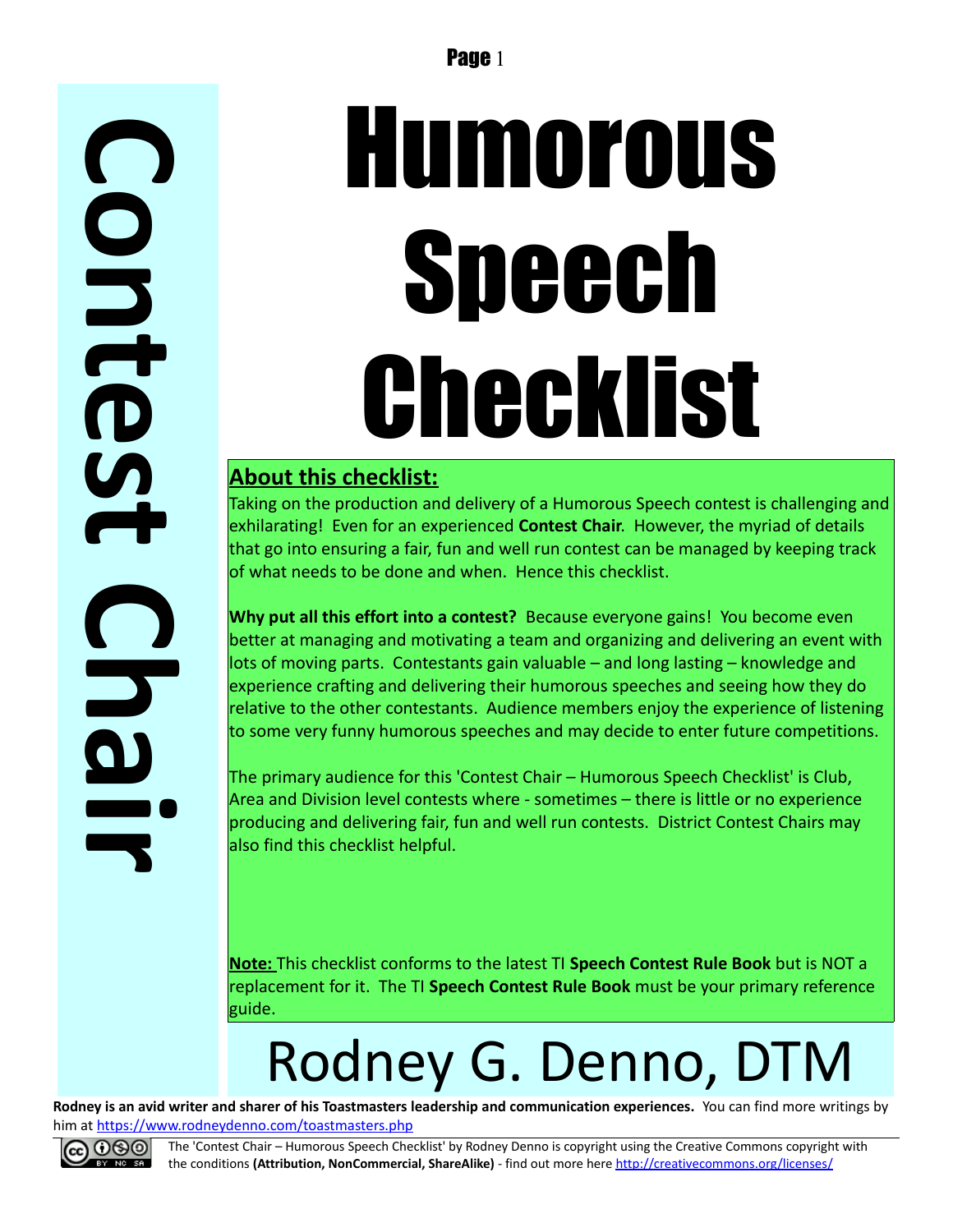#### Created by Rodney G. Denno, DTM and friends in District 96 (British Columbia, Canada)

#### **This checklist deals only with the production and delivery of a fair and well run Humorous Speech contest.**

However, it is typical at many Toastmaster contest events to hold two back-to-back contests at the same event and include light refreshments and possibly a motivational speaker or education session prior to the contests.

#### **Whatever you and your team choose to include in the event, the most important part of the event should always be the delivery of a fair and well run Humorous Speech contest.**

#### **Venue Selection, Date and Time:**

*Club level* - most likely venue, date and time will be the club meeting location, date and time. *Area and Division level* - the Area or Division Director will most likely be the Contest Chair. However, sometimes the Area or Division Director will ask an experienced Toastmaster to take on the role of Contest Chair. If this is the case then you – as Contest Chair – will work with the Area or Division Director to find a suitable venue, date and time and determine the contest budget and audience attendance fee.

**Find a suitably large Venue!** - I've attended (more than a few) contests where the room was too small. The contestants did not have enough stage space to properly stage/deliver their performance. A suitable venue should be able to accommodate a stage area and seating area that gives the contestants, judges, contest officials and attendees the room to perform, judge, officiate and enjoy in comfort – AND – at least one other room for briefing judges and ballot counting.

#### **Venue Insurance:**

Sometimes a venue will require proof of insurance. Toastmasters International has a blanket policy for events. To find out more about getting insurance coverage for your event click here

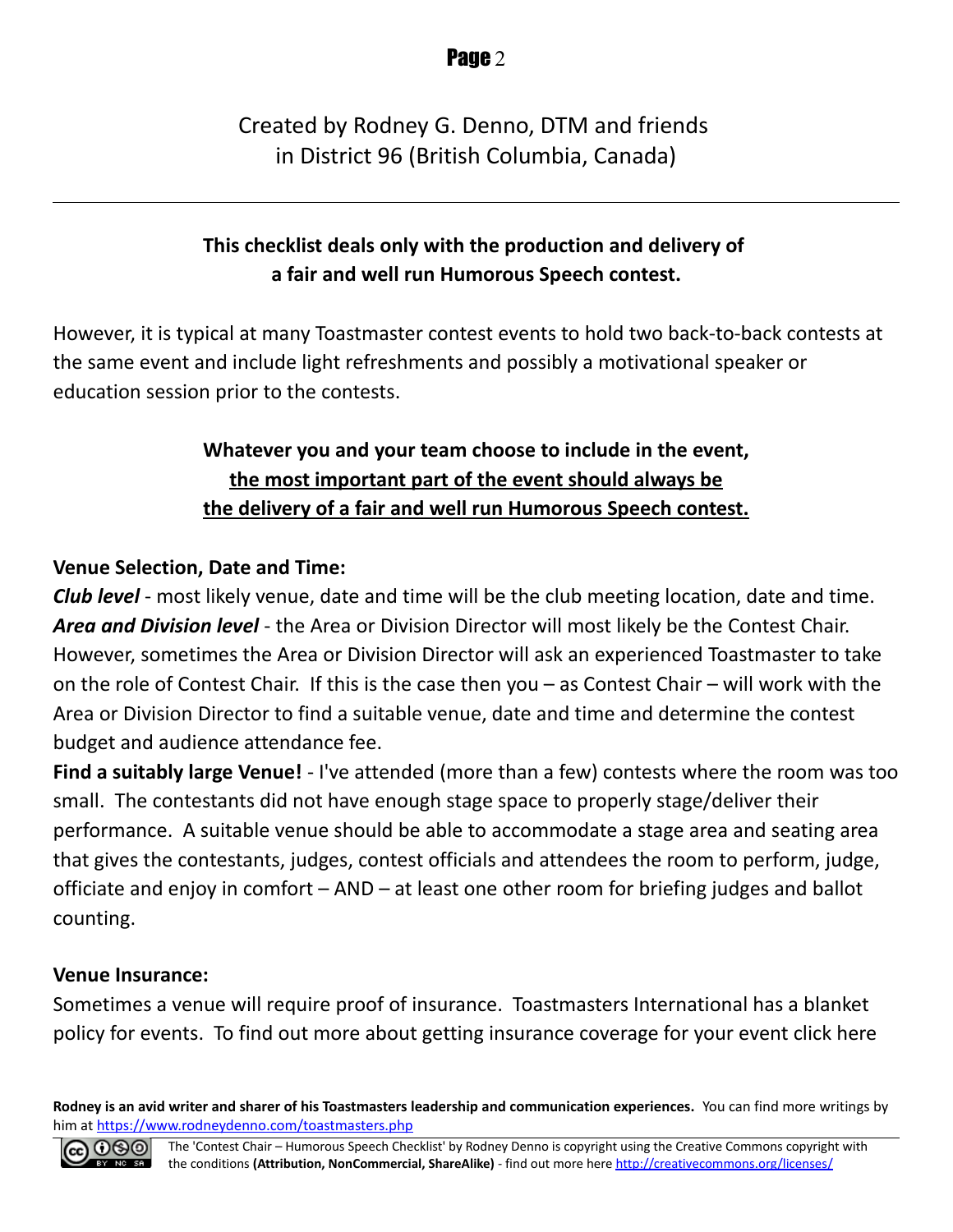<https://www.toastmasters.org/leadership-central/general-finance/liability-insurance>(Note: It will take a few days to set up the insurance coverage.)

**Contest Budget:** (Contest income and expenses should break even)

*Expenses* – Can include venue rental, First Place Award {plaque, trophy – typically only at the Division and District level), Printing contest materials, Refreshments (if you plan on having some), ...}

*Income* – audience attendance fee should be based on anticipated expenses and the number of attendees expected. In District 96 (British Columbia, Canada) the fees range between \$2 and \$5 Canadian Dollars.

*Payment* - Ensure that all bills pertaining to the contest are paid promptly!

#### **Attendee Registration, Signage, Etc:**

At the Area and Division level contests there is value in having a Registration process. First, It ensures that you will be able to collect the fee – if any – from all attendees (not contestants) so there is sufficient funds to pay contest expenses. Second, by collecting the names and email address's of the attendees you can communicate to those who attended. If there are non-Toastmasters in attendance you can communicate/promote the value of the Toastmasters program for their personal and professional development. For the Toastmasters in attendance you can promote the value of joining an advanced club, getting advanced Education awards or their DTM, promoting the next contest level, …, as long as it is for the betterment of the Toastmaster brand and Toastmaster members.

#### *Sign in Sheet* - for recording attendance

*Cash Float for Registration* – provide change for attendees that do not have the exact amount. *Name Badge Stickers and Marker* – so each person has a name badge for easier networking. *Signage* (Registration desk, Inside and outside signs to guide attendees to the contest room, ...) *Painter or Masking Tape* – for taping signs to walls (easier to remove than regular tape) *Humorous Speech Contest Ballots for Attendees* – you may want to provide a Humorous Speech Contest Ballot to each attendee so they can experience the judging process during the contest.

#### **Build Your Contest Chair Team:**

Chief Judge (A key person. responsible for ensuring fair judging and accurate ballot processing and reporting the results back to you on the Results Form)

**Rodney is an avid writer and sharer of his Toastmasters leadership and communication experiences.** You can find more writings by him at<https://www.rodneydenno.com/toastmasters.php>



#### Page 3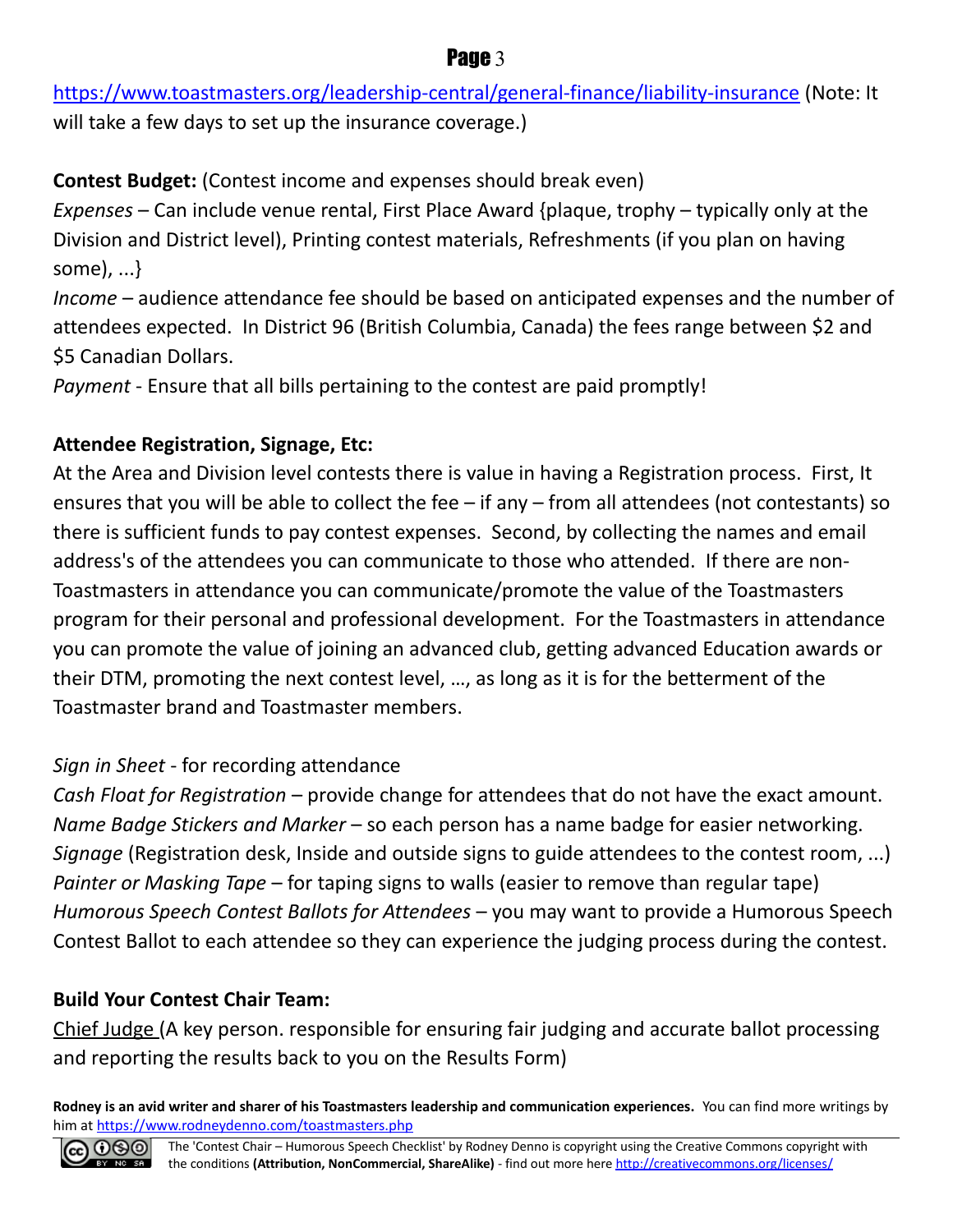Mentor/Coach (A Toastmaster who has already performed the Contest Chair role and is willing to mentor/coach you.)

Contestant Interviewer (A Toastmaster with good interviewing skills to interview the contestants. This person will use information provided by the contestants on the Contestant Profile form. The contestant interviews are usually done during the time the Chief Judge and Ballot Counters are processing the ballots and tabulating the results.)

Sergeant at Arms (Ensures that no one  $-$  except for an emergency  $-$  enters or leaves the contest room when a contestant is competing.) (also helps contestants set up any props they will need during their speech.) (this set up is done during the 1 minute of silence for the judges to mark their ballots for the previous speaker.)

Calligrapher (A Toastmaster who has quality writing skills to write the appropriate names on the  $1<sup>st</sup>$ , 2<sup>nd</sup>, and 3<sup>rd</sup> place certificates under the guidance of the Chief Judge) (The calligrapher may also be asked to write the names on the Certificates of Participation if they have not already been printed with the names on them.)

Other Team Members (if you have planned for a registration desk, food, speaker(s) prior to the start of the contest, …)

#### **Contestant Eligibility:**

 $\square$  Ensure that each speaker is eligible under the contest rules before the contest, and notify contestants of disqualification if necessary. *This is very important! A few years ago a contestant in my district reached (and won) the district level contest for "International Speech" only to find out after she won that she was disqualified because she was not a member in good standing (her club dues had not been paid) at the time she competed in the Club contest. Toastmasters International is very consistent and clear about this rule! Call World Headquarters for assistance in verifying membership.*

See the eligibility requirements listed in the Speech Contest Rulebook.

**Contestant eligibility must be verified before each contest in which the contestant competes. Club level contest** – check with the club Treasurer to ensure that all contestants are paid members of the club at the time of the contest.

**Club, Area, Division and District level contests** – TI has created an easy-to-use eligibility checker<https://www.toastmasters.org/speech-contest-eligibility-checker>(You will need to 'Login' as a Club or District officer to use the checker)

#### **Contest Planning and Preparation:**

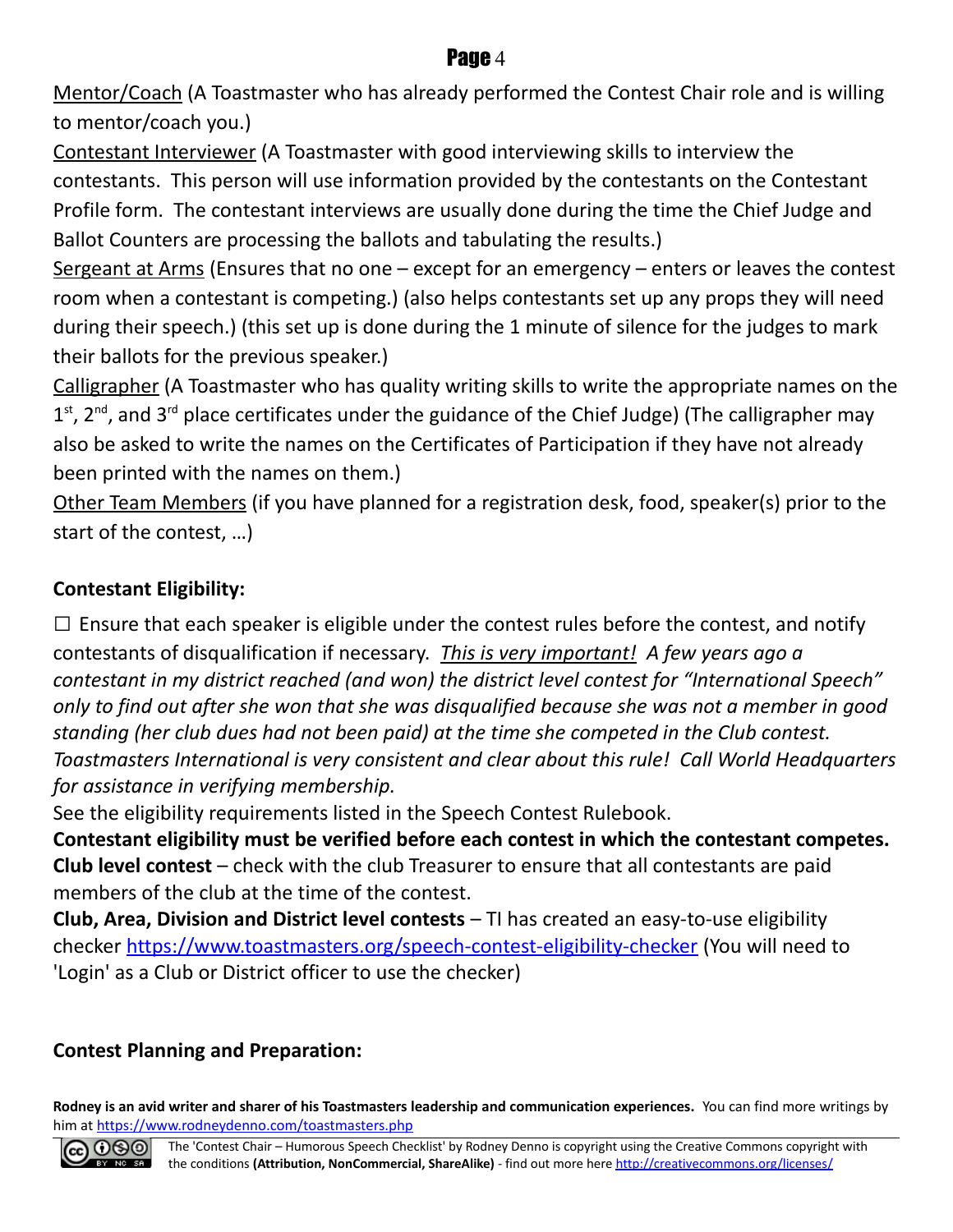□ Select a Toastmaster willing and capable of performing the **Chief Judge** role. The Contest Chair and Chief Judge roles are the two most important leadership roles. The Chief Judge and team (Contest Judges, Timers, Ballot Counters) are responsible for ensuring that the judging, timing and processing and tabulation of completed Judge ballots is performed fairly and accurately.

Get the 'Chief Judge - Contest Checklist' here<https://www.rodneydenno.com/toastmasters.php>

- □ Mentor/Coach
- □ Contestant Interviewer
- □ Sergeant at Arms
- $\Box$  Calligrapher
- □ Create Contest Agenda

To help you calculate the amount of time the Humorous Speech contest will take, allow.....

1 – about 5 minutes for introductory remarks and explanation of how the contest will be run.

2 – about 9 minutes for each contestant (30 seconds to introduce contestant + 7 minutes and 30 seconds for each contest speech + 1 minute for judges to score their ballot)

3 – about 2 minutes for each contestant interview.

4 – about 5 minutes for presentation of  $3^{\text{rd}}$ ,  $2^{\text{nd}}$  and  $1^{\text{st}}$  place certificates and to express appreciation to all the people who made the contest a success (contest officials, volunteers and especially the contestants).

 $\Box$  Download the Humorous Speech Contest Kit here [https://www.toastmasters.org](https://www.toastmasters.org/) (type 'Humorous Speech Contest Kit' into the search box)

The Kit contains:

| For Use By Contest Chair                                                                                                                                                                                                                                     | For Use By Chief Judge                                                                                                                                                                                              |
|--------------------------------------------------------------------------------------------------------------------------------------------------------------------------------------------------------------------------------------------------------------|---------------------------------------------------------------------------------------------------------------------------------------------------------------------------------------------------------------------|
| • Speech Contest Rulebook<br>• Speaker's Certification of Eligibility and<br>Originality<br>• Contestant Profile<br>• Speech Contest Certificate Participant<br>• Speech Contest Certificate 1st Place<br>• Speech Contest Certificate 2 <sup>nd</sup> Place | • Speech Contest Rulebook<br>• Judge's Certification of Eligibility<br>• Humorous Speech Contest Ballot<br>• Humorous Speech Contest Tie<br><b>Breaking Ballot</b><br>• Time Record Sheet<br>• Counters Tally Sheet |
| • Speech Contest Certificate 3rd Place                                                                                                                                                                                                                       | • Results Form                                                                                                                                                                                                      |

**Rodney is an avid writer and sharer of his Toastmasters leadership and communication experiences.** You can find more writings by him at<https://www.rodneydenno.com/toastmasters.php>



The 'Contest Chair – Humorous Speech Checklist' by Rodney Denno is copyright using the Creative Commons copyright with the conditions **(Attribution, NonCommercial, ShareAlike)** - find out more here<http://creativecommons.org/licenses/>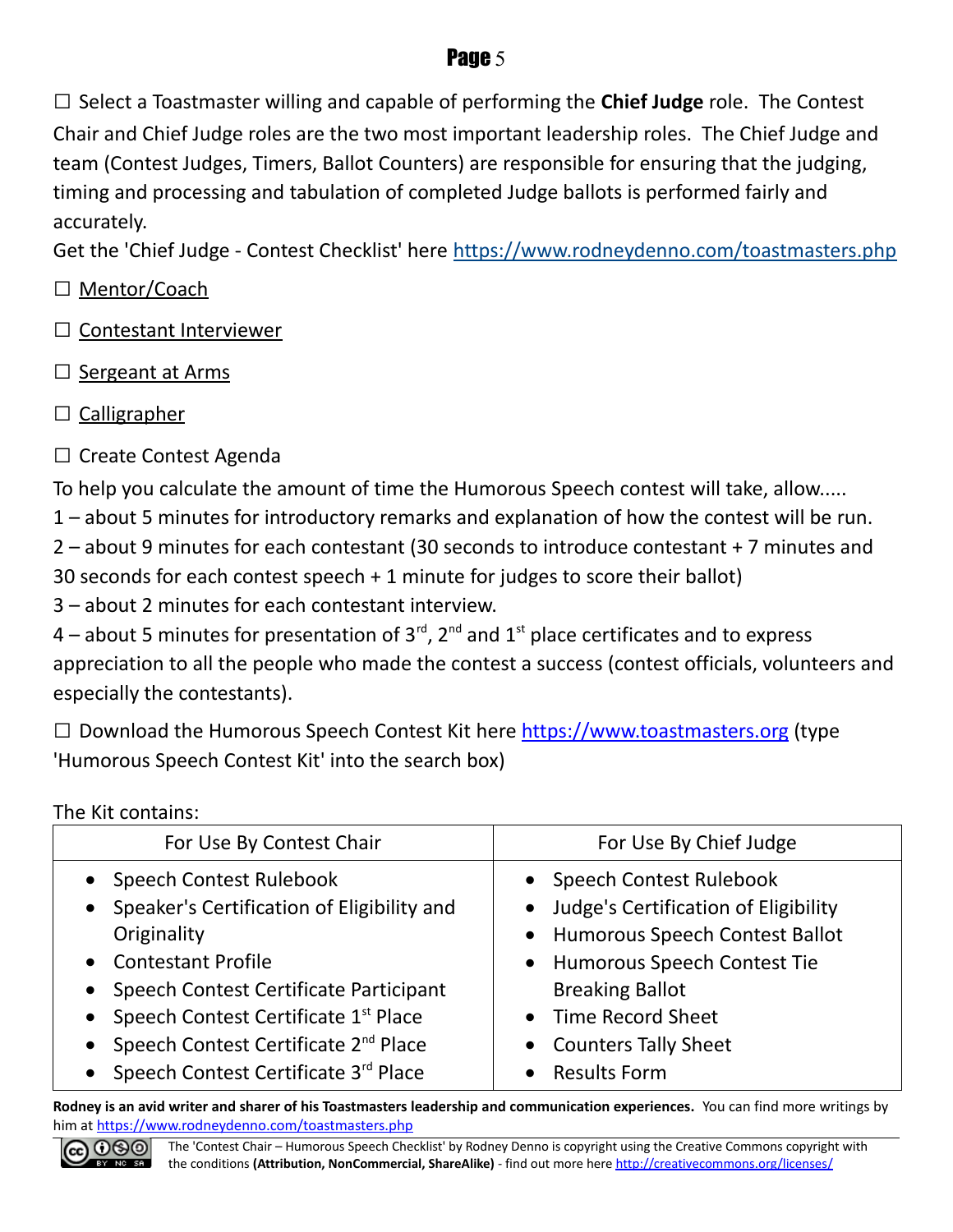| Page 6 |                                             |
|--------|---------------------------------------------|
|        | <b>Notification of Winners</b><br>$\bullet$ |

**NOTE:** As contest chair you are responsible for ensuring that the contest is a success (fair and well run). Below I've listed only the forms and certificates that you will personally use during the contest. In the 'Chief Judge – Contest Checklist' (you can find it here [https://www.rodneydenno.com/toastmasters.php\)](https://www.rodneydenno.com/toastmasters.php) I've listed the forms that the Chief Judge, Contest Judges, Timers and Ballot Counters will use in the administration of their duties. The Chief Judge should be responsible for printing these forms. However, you as the Contest Chair are responsible for ensuring that the Chief Judge has printed all the forms necessary to administer the Chief Judge role.

Print Contest Agenda, Forms and Certificates for your Contest Chair role.

 $\Box$  Print Certificates of Eligibility and Originality (1 for each contestant)

 $\Box$  Print &  $\Box$  Sign Certificates of Participation (1 for each contestant)

 $\Box$  Print &  $\Box$  Sign First, Second and Third place certificates

**NOTE:** Use a thicker grade/bond of paper so the Certificates of Participation and the 1<sup>st</sup>, 2<sup>nd</sup> and 3<sup>rd</sup> Place certificates have a quality look and feel to them. The contestants have spent a lot of time writing and practicing their humorous speech and deserve  $-$  at a minimum  $-$  a high quality certificate! As you print the Certificates of Participation you may also want to use a high quality font and insert each of the participants names as you print the Certificates of Participation.

 $\Box$  Print Contestant Profile (1 for each contestant)

 $\Box$  Print Contest Agenda (1 for each attendee)

#### **Contest Promotion & Communication:**

As Contest Chair you are also responsible for promoting the contest to potential contestants and guests (if it is a club level contest) or to other Toastmasters and guests (if it is an Area, Division or District level contest)

 $\Box$  Post contest promotional material to the Club or District social media assets (websites, Facebook pages, Twitter accounts, etc.) and appropriate email lists.

 $\Box$  Keep all contest officials (chief judge, contestant interviewer, timers, etc.) informed of the time and place of the contest. A final email to all contest officials and volunteers should be sent a day or two before the contest date – as a reminder.

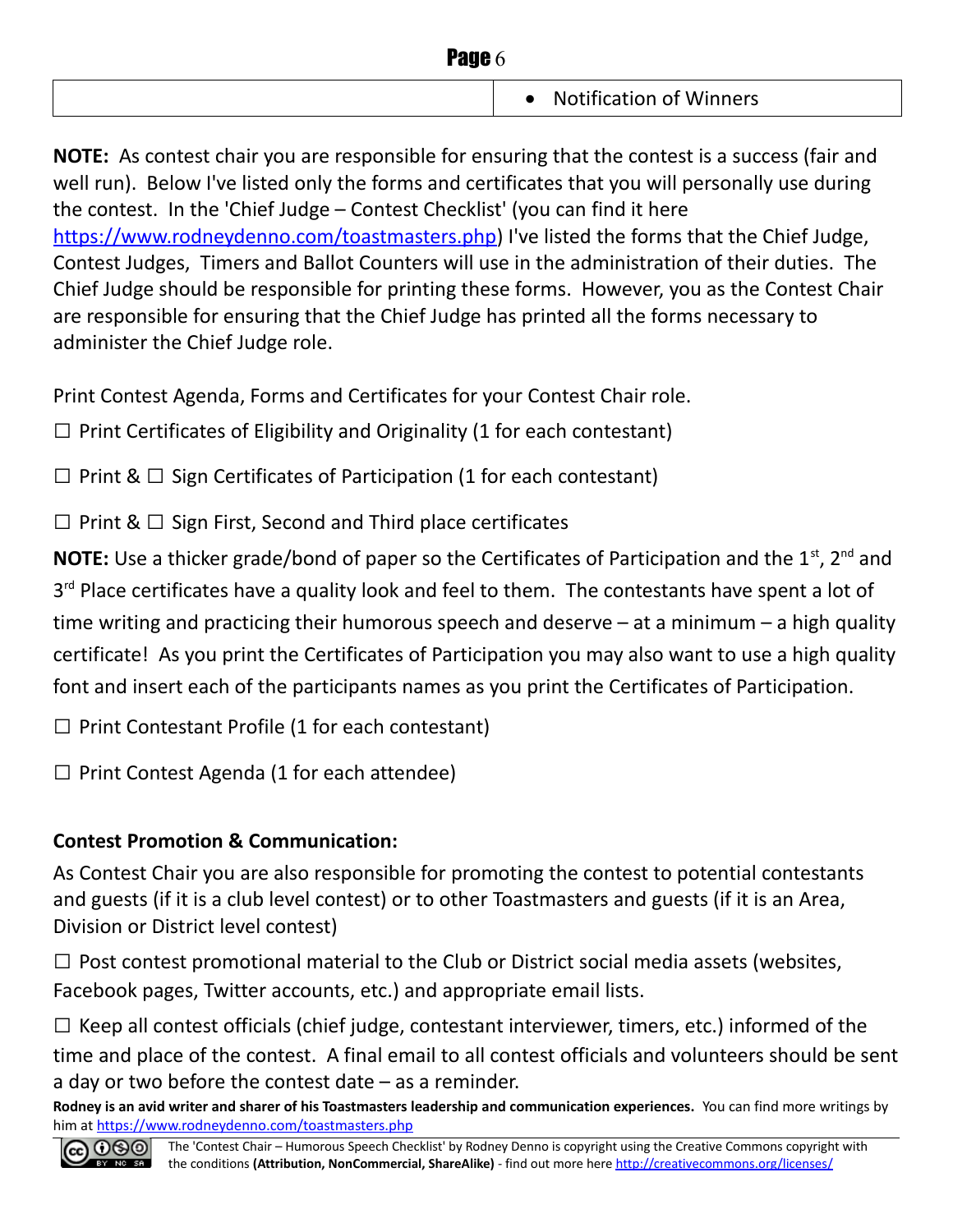$\square$  Keep the contestants notified of the time and place of the contest and the time of the contestant briefing. Email the contestants the - current Speech Contest Rulebook, Contestant Profile, Speaker's Certification of Eligibility and Originality – and ask them to review the Humorous Speech portion of the Speech Contest Rulebook and print, fill in and bring the Contestant Profile and Speaker's Certification of Eligibility and Originality forms to the contest.

#### **Contestant Briefing:**

 $\Box$  Verify the presence of all contestants and pronunciation of their names.

 $\square$  Verify that all speakers have provided you with a signed Speaker's Certification of Eligibility

and Originality and Contestant Profile forms.

 $\square$  Random draw for speaking order (this can be done in a number of ways - using small pieces of paper with the numbers 1, 2, 3, …. up to the number of participating contestants, using playing cards Ace, 2, 3, ...up to the number of participating contestants, ….)

 $\square$  Review the Humorous Speech Contest Rules with the contestants (see the Humorous Speech section of the Speech Contest Rulebook)

 $\square$  Review allowable speaking area and position of timing lights, etc. If lapel or head-set microphones will be used - all contestants should have the opportunity to test the equipment before the contest.

#### **Lights, Camera, Action – Deliver a Fair and Well Run Contest!**

The 'Contest Chair – Humorous Speech Script'

<https://www.rodneydenno.com/toastmasters.php>has all the essentials you will need to say and do from the moment you open the contest until your final thank you's (to contest officials, contestant interviewer, volunteers and contestants) as you close the contest.

#### **Contest Wrap-up:**

 $\square$  Ensure that the Chief Judge has completed the Notification of Contest Winners form and sent it to the next contest level...

Club Contest – send to Area Director

Area Contest – send to Division Director

Division Contest – send to District Chief Judge